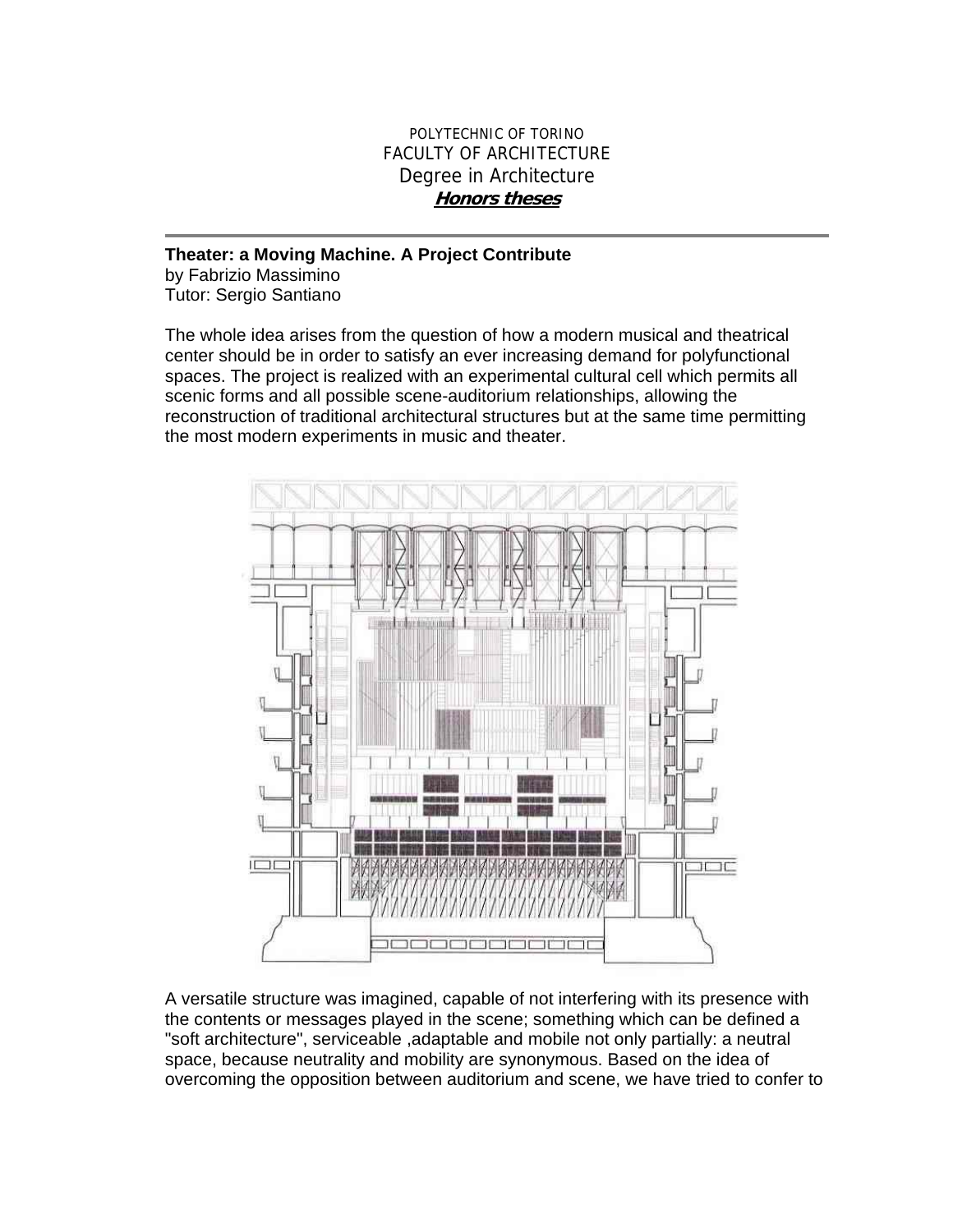the space all the modern technological flexibility, which has been realized in a sole auditorium where the stage extends the scenic technology to the area of the audience, transforming the theaters' own parts into manoevrable objects and new elements of theatrical language. A space-forming volume is thus created, completely transformable in a planimetric as well as volumetric sense. We have tried to realize this space as if it was as an electronic circuit with a series of components and subcomponents, free from a traditional compositional logic. Such a total flexibility in space must necessarily be followed by a careful valuation of the acoustic properties. Our aim has been in the direction of researching the means to reconstruct the reverberating of sound and the volumes proper of every kind of historic musical creation and of the experimentations of contemporary musical research.



The potentials of acoustic and volumetric plasticity of the auditorium subordinately to the represented music are achieved thanks to the total transformability of the telescopic acoustic ceiling and of the whole level of the pit, besides from the presence of a matrix of aerial bridges, of self-propelled gangways and of metallicrollup shutters which roll up around cylinders. After a careful analysis of the same, we have chosen to abound in the usage of commercial Quadratic Residue Diffuser (QRD), in order to have an ensueing absolute acoustic fidelity, with a complete and guaranteed variability according to the requirements we have forseen: wide band and wide angle diffractals, tridimensional diffuser and revolving elements (RPG Diffusor System, Inc), achievement of Manfred Schroeder and by now a reality in many auditoriums around the world. Not less important for the reconstruction of ten centuries of occidental music are the two great organs opposite to each other which occupy the short sides of the auditorium.